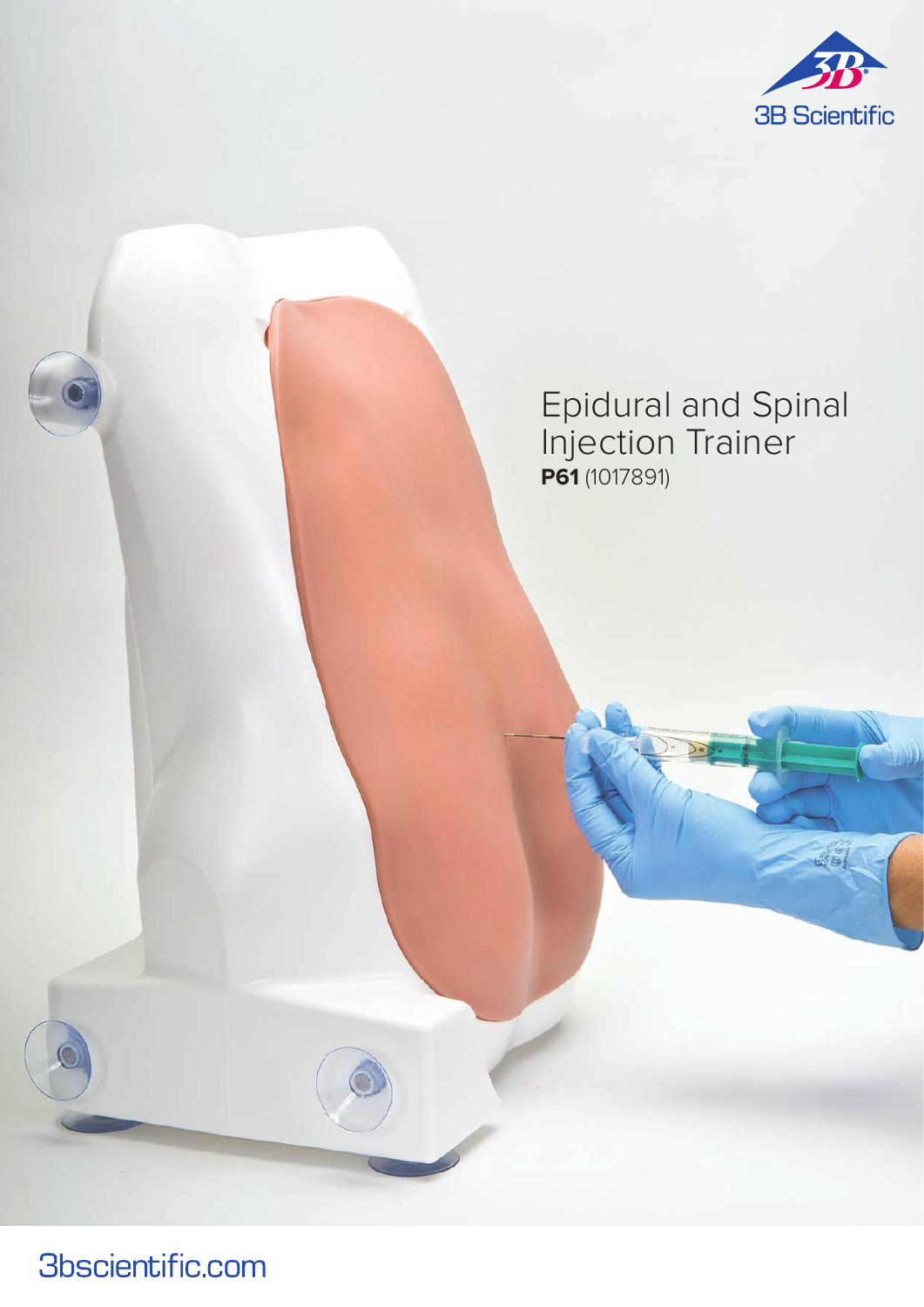# **Epidural and Spinal Injection Trainer P61 (1017891)**

# **Contents**

| Introduction                          | 3                 |
|---------------------------------------|-------------------|
| Delivery contents                     | 3                 |
| Quick introduction                    | 4                 |
| Assembly                              | 6                 |
| Start-up and use                      | 6                 |
| Epidural and Spinal Injection Trainer |                   |
| Hanging drop<br>$\frac{1}{2}$         |                   |
| <b>Medical procedures</b>             | 7                 |
| FAQ                                   | 11                |
| Maintenance and care                  | $12 \overline{ }$ |
| Replacement parts list                | 12                |
| Technical data                        | 12                |
|                                       |                   |

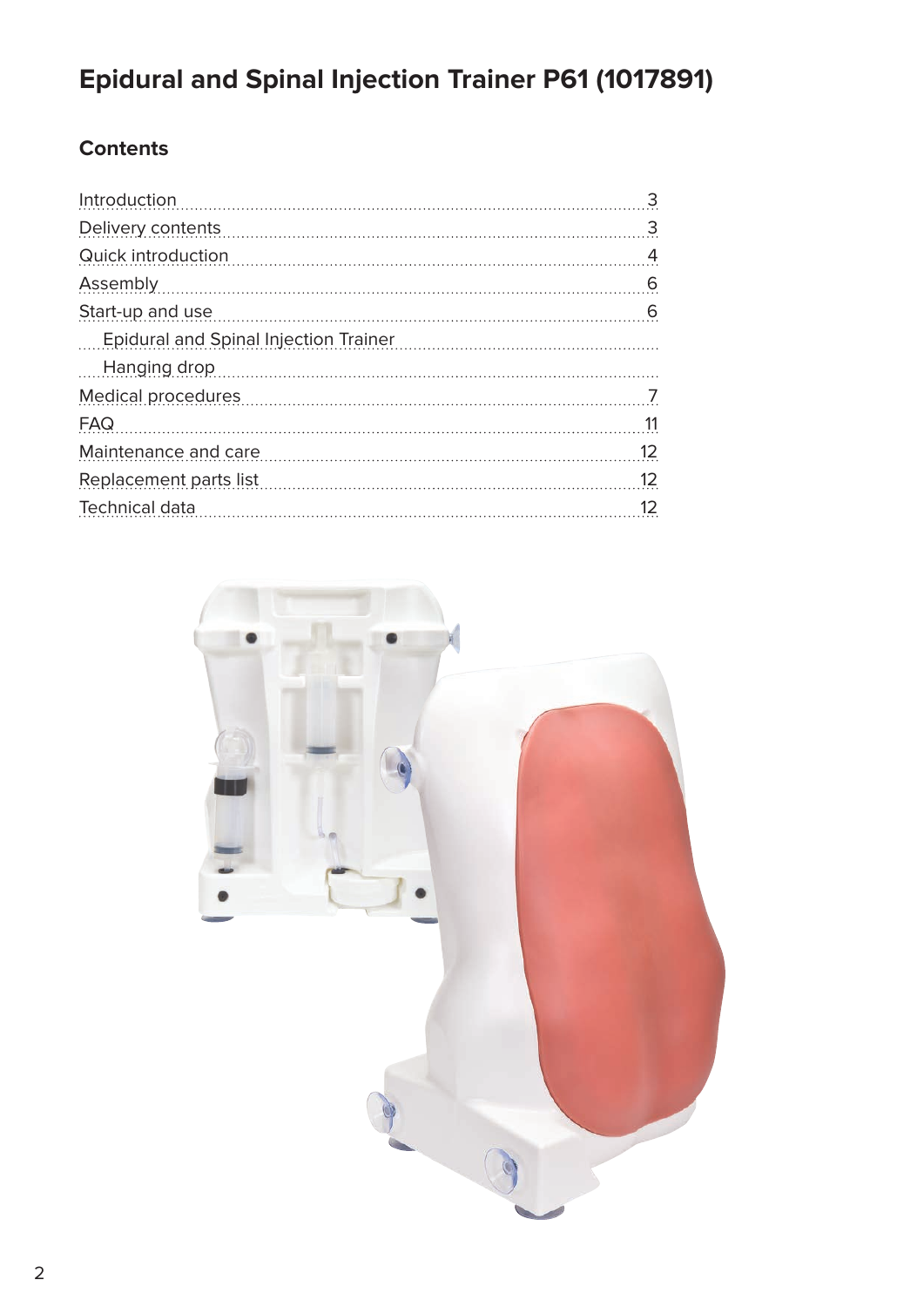# **Introduction**

Congratulations on buying this high-quality simulator. Please read the operating instructions carefully before setting up the device. This will ensure that it works correctly, and that you can always work satisfactorily with this product. The epidural and spinal injection trainer is suitable for both medical training and for specialist medical training.

The epidural and spinal injection trainer is very impressive thanks to its extremely realistic haptic and acoustic feedback, and the use of high-quality, hard-wearing materials. The light, compact structure can be used in a wide variety of ways. The device has low operating costs and is intuitive to use, ensuring lasting, high-level performance.

#### **A summary of the device's main functions:**

- epidural anaesthesia using the loss-of-resistance and the hanging-drop technique
- spinal anaesthesia with realistic resistance of the dura and arachnoid mater with or without a cannula fluid-filled spinal canal with realistic outflow rate thanks to the ability to adjust the excess pressure
- an epidural catheter can be inserted into the epidural space
- closed water system
- easy to clean

Developed and manufactured in Germany!

### **Delivery contents:**

The epidural and spinal injection trainer (P61) includes:

1 x base body 1 x vertebral bar 1 x LOR insert (loss-of-resistance) 1 x skin 1 x spinal canal with connector 1 x water collection container  $1 \times 10$  cm tube 2 x 100 ml injections with cap 1 x spacer ring for injection 1 x extension tube for the hanging-drop technique 1 x CD with instructions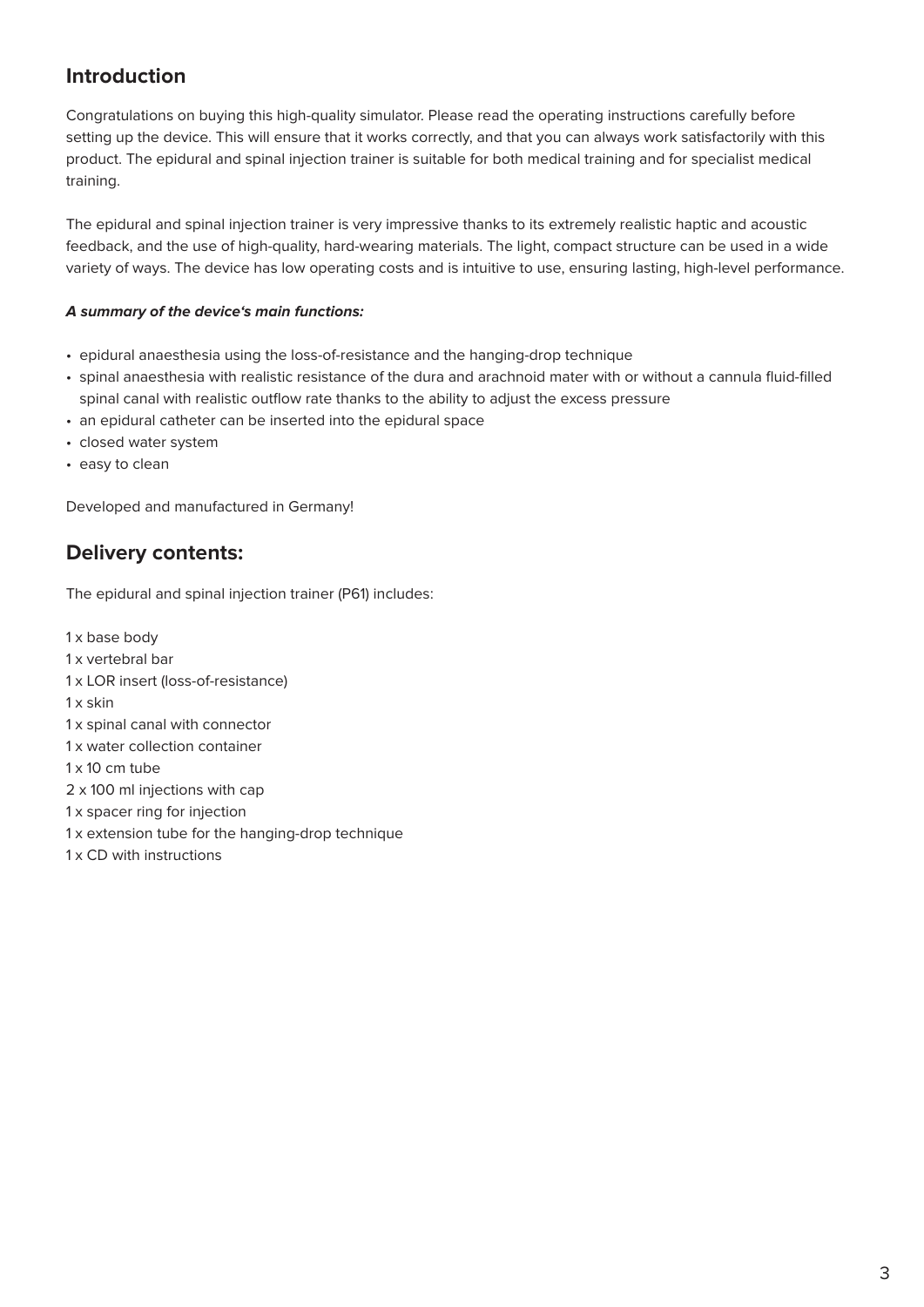# **Quick Introduction**







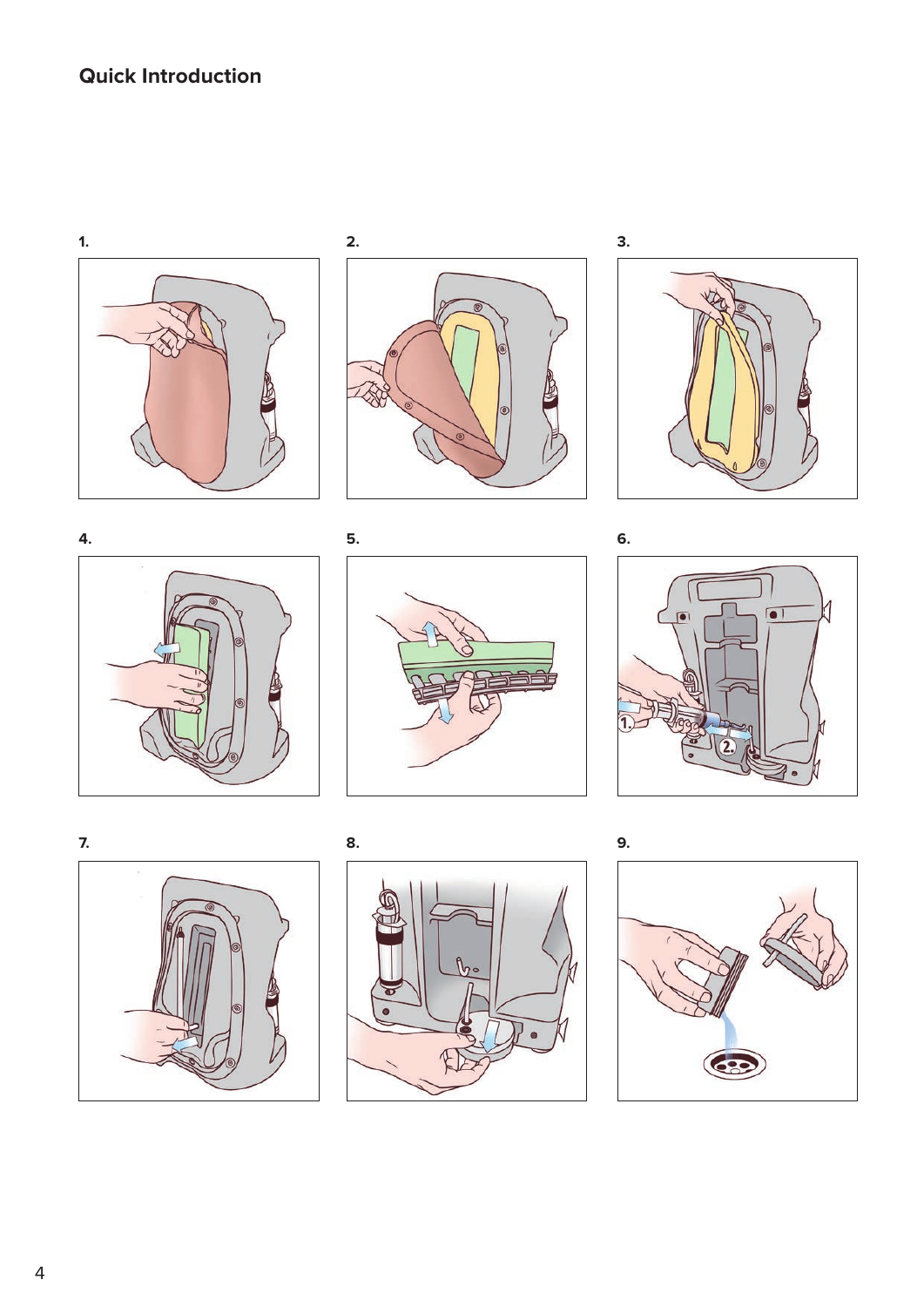







**5.**











**11.**



**12.**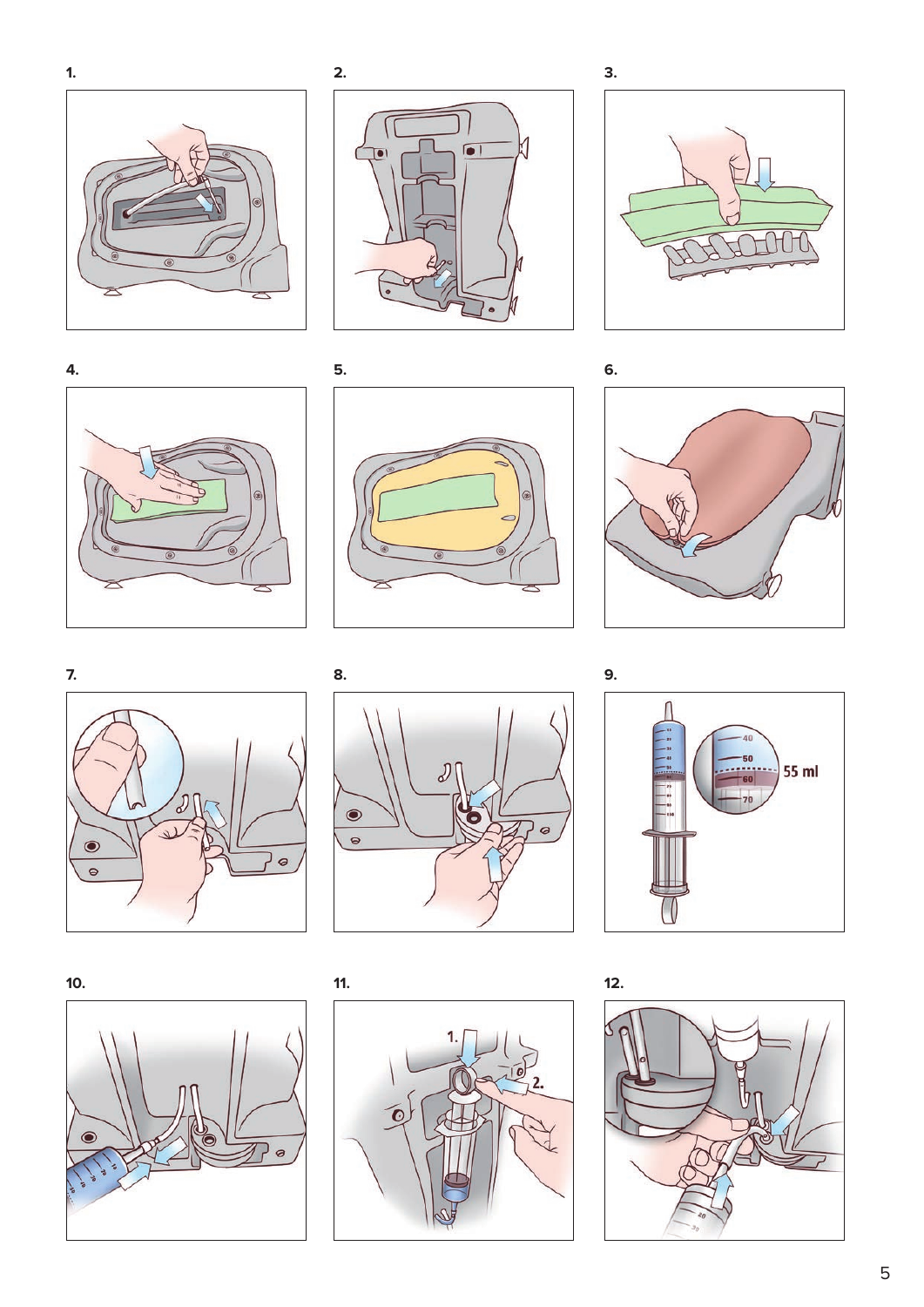# **Assembly**

#### **Tip: The simulator is delivered fully assembled.**

- place the base body on its back
- insert the spinal canal and pull the inserted tube sharply once from the back
- push the LOR insert on to the vertebral bar, and then squeeze together into the base body
- put in the foam insert
- attach the skin
- click the water collection container into place with the openings in the middle
- place the 10 cm tube into the socket and the base body

## **Start-up and use**

#### **Set-up for the epidural and spinal procedure**

- fit an injection with a spacer ring
- fill up with 55 ml of water from the stop position. The pressure in the spinal canal can be changed by choosing different water volumes. Choosing higher amount will lead to a higher pressure.
- connect the injection to the spinal canal from behind
- press the injection plunger until resistance is felt (the spinal canal is full)
- clip the injection in place in the base body
- ready for use

#### **Set-up for the hanging-drop procedure**

- set up the simulator for the epidural and spinal procedure
- insert the extension tube with the hole at the end into the second opening of the water collection container
- place the injection without the cap on to the tube
- ready for use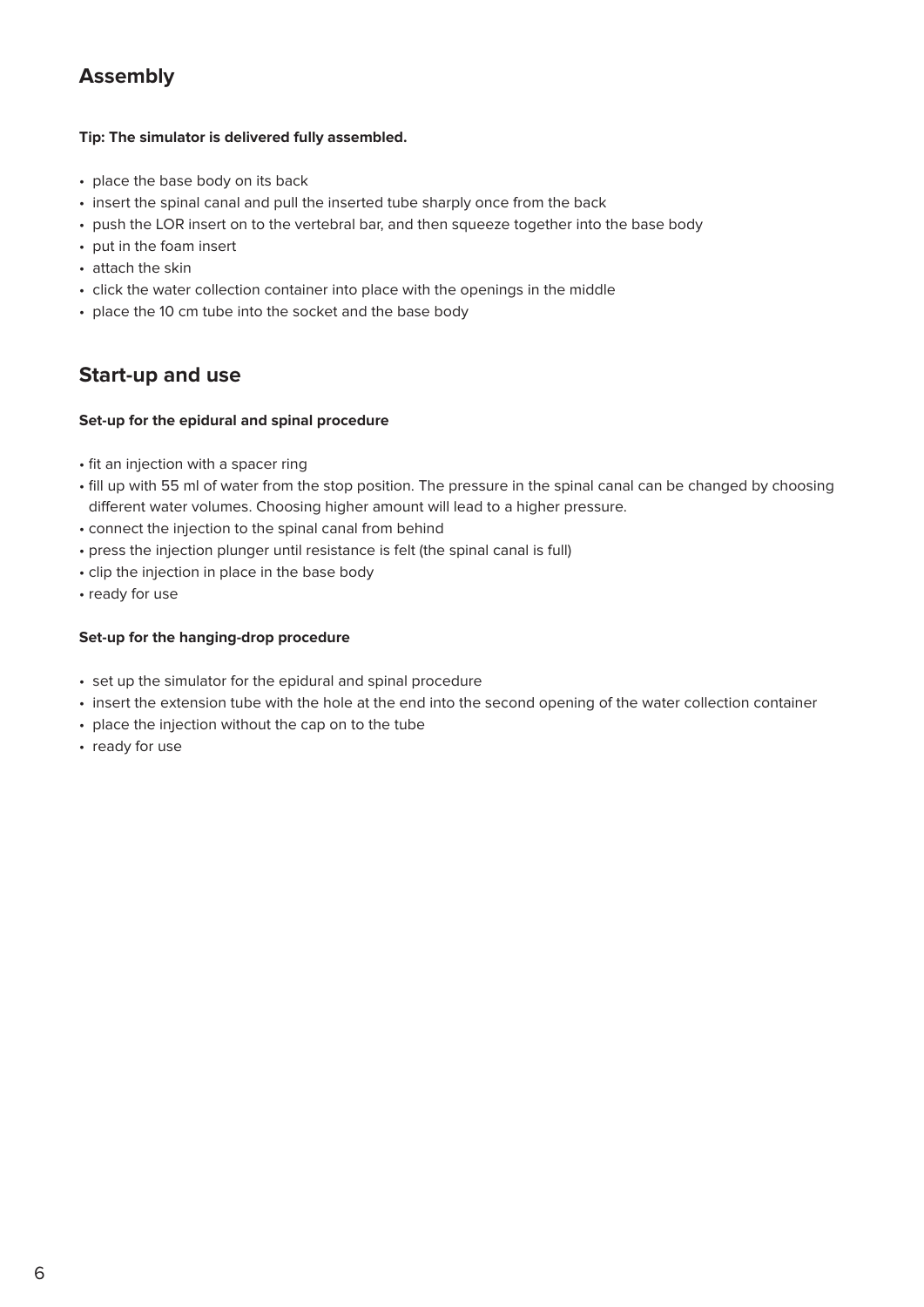# **Medical procedures**

#### **General instructions**

This instruction manual explains how doctors and students can learn how to carry out a spinal or epidural anaesthetic on the phantom with professional instruction; and then practise doing the procedure. Using a similar technique, a lumbar puncture can also be carried out.

These instructions do not in any way replace a clinical textbook on regional anaesthesia or clinical training by an experienced anaesthetist on a patient.

The phantom should, however, help students to learn the moves and the procedure used to carry out regional epidural anaesthesia with very realistic, anatomical and haptic features.

This manual does not deal with indications, physiology/pathophysiology or the risks and side-effects of epidural anaesthetic. For this, please refer to the relevant textbooks.

The same applies for the administration and pharmacology of local anaesthetics for patients. Medical effects cannot be simulated on the phantom.

No side effects or drug administration errors, such as intravasal injection, can be simulated.

When carrying out epidural anaesthesia, the medical establishment's internal standards should be adhered to. In addition, hygiene guidelines, circulatory monitoring and any medication used should be stated.

When learning about and practising epidural anaesthesia on the phantom, the medical establishment's internal standards should be followed. Apart from monitoring circulation and the pharmacological effect of local anaesthesia, all steps of regional anaesthesia can be carried out realistically.

#### **Use of the material**

All usual materials can be used to carry out epidural anaesthesia.

The silicone skin can be treated with the usual disinfectant agents.

All usual plasters and wound dressings can be stuck to the silicone skin. They can usually be removed without leaving any residue. Film dressings adhere with very little support to the silicone.

#### **Training on the phantom**

When training on the phantom, it is recommended to adhere to internal standards, and to choose a method similar to the one used on patients, and to select the usual set of instruments. No special needles are required. All usual spinal and epidural needles can be used.

It is recommended that hygiene standards are respected and that procedures are carried out under sterile conditions when training on the phantom.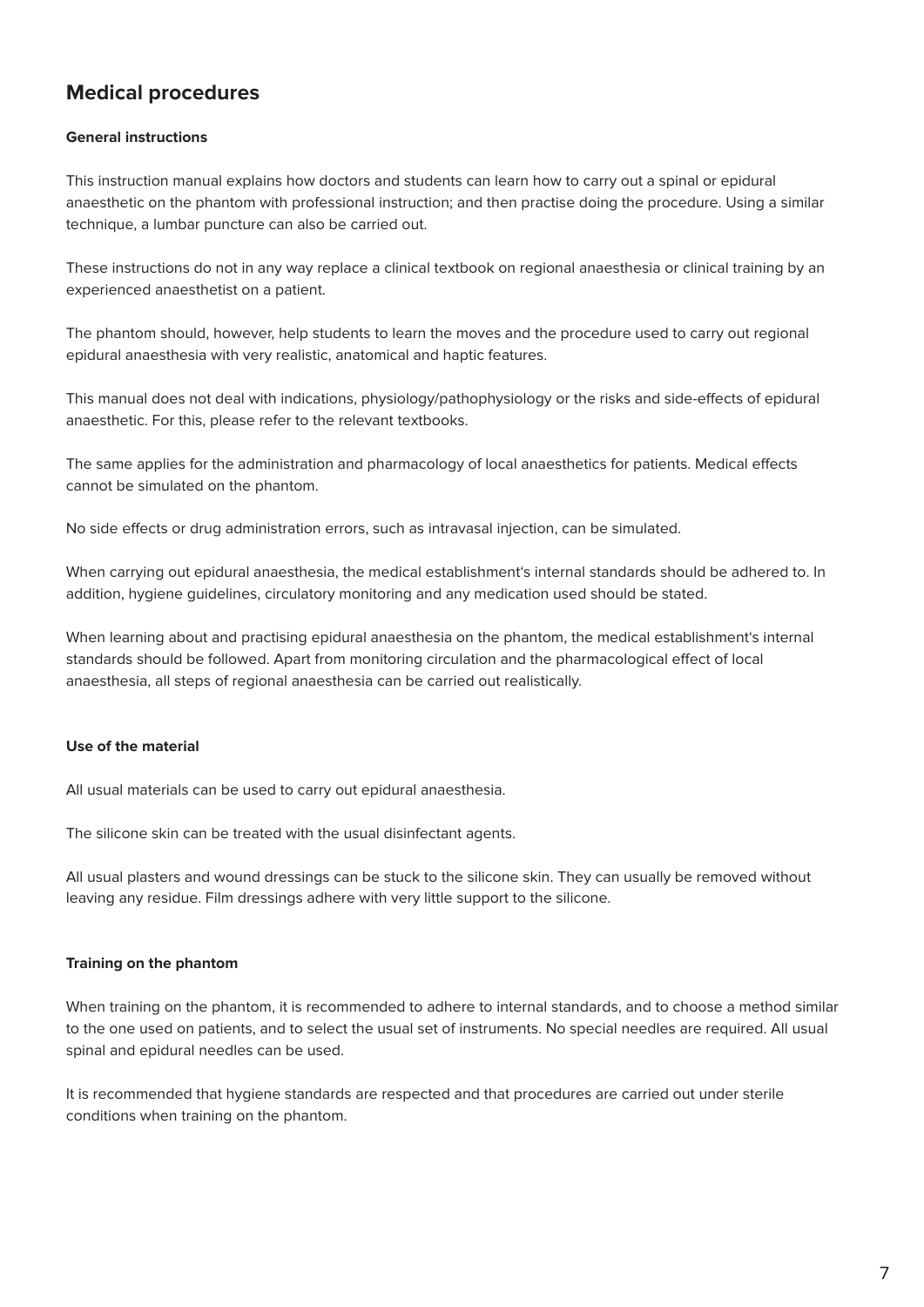#### **Training on the phantom**

The phantom has been designed so that the same anatomical landmarks can be identified as those on a person. The entire lumbar spine is shown. Puncture attempts can be made from L1/2 to L4/L5.

| Th <sub>11</sub> -Th <sub>12</sub> | <b>Frustration threshold</b> |
|------------------------------------|------------------------------|
| Th <sub>12</sub> -11               | Frustration threshold        |
| $L1-L2$                            | Laterally oval               |
| $L2-L3$                            | Normal, small                |
| $L3-L4$                            | Normal, large                |
| $14-15$                            | Normal, medium               |



The spinous processes can be felt through the skin and the subcutaneous fatty tissue. The iliac crest (upper edge of the ala ossis ilium) can be felt laterally. The connecting line between the ala ossis ilium (intercristal line, Tuffier's line) divides the intervertebral space L3/L4.

From there, the other intervertebral spaces can be identified and named.

The puncture can be made both in the upright and recumbent positions.

Median or paramedian access can be chosen.

The silicone skin can be drawn on with a water-soluble marker to identify the anatomical landmarks. The markings can then be washed off with water.

#### **Spinal anaesthesia**

#### **Procedure**

First off all, the anatomical landmarks should be identified and the intervertebral space should be located where the puncture is to take place. This can be done in the upright or recumbent position. The anatomical landmarks can be drawn on with a non-permanent marker. Then preparations are made for the spinal anaesthesia in accordance with the establishment's clinical guidelines.

The material to be used is laid out and a check is made to ensure that everything is present.

It is recommended that hygiene standards are respected and that procedures are carried out under sterile conditions when training on the phantom.

The lumbar puncture area is washed with a disinfecting agent according to the establishment's clinical guidelines, and covered with sterile drapes.

After checking the anatomical landmarks once more, the cannula can be inserted. The cannula will pierce the skin and the subcutaneous fatty tissue. The spinal needle is fed into the cannula. After passing through the subcutaneous fatty tissue, the needle is pushed through the interspinous ligament. It is normal to feel some resistance at this point. After around 5 cm, a typical elastic-type resistance is felt as the needle passes through the dura. The stylet of the spinal needle can be removed before or after piercing the dura. After piercing the dura, and removing the stylet, the spinal needle will fill up with fluid, and local anaesthetic can be injected in the normal way. The rate at which the spinal needle fills up with the simulated fluid, or the pressure with which it flows out, depends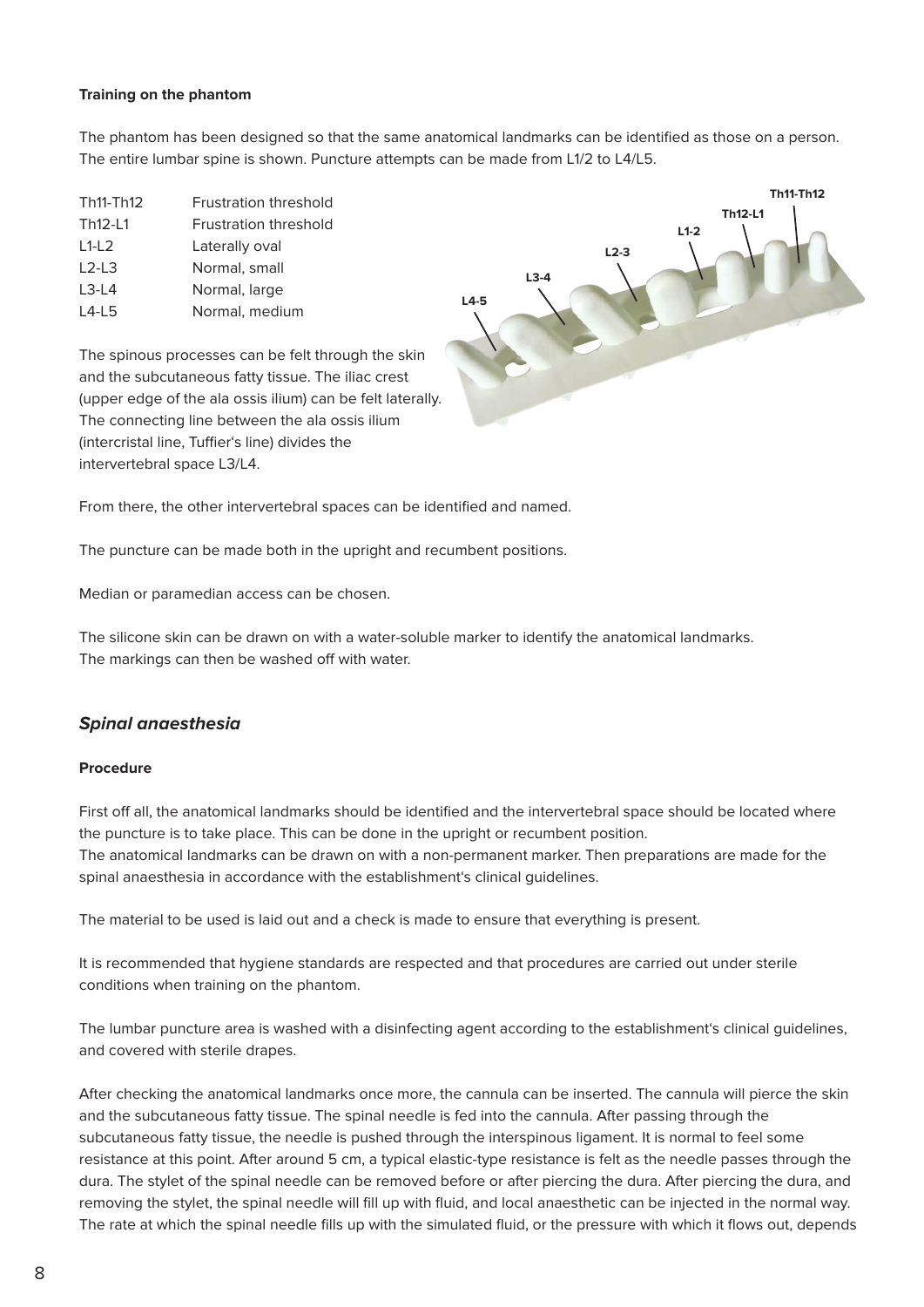on the pressure in the fluid chamber. This pressure can be adjusted with an air cushion and a syringe plunger. If the outflow rate of the fluid is too fast, the quantity of water in the syringe can be reduced from 55 ml to 50 ml.

The simulated fluid consists of normal water. The typical slow-flow phenomenon can be demonstrated with a hyperbaric local anaesthetic when carrying out barbotage (aspiration of fluid).

After removing the spinal needle, the puncture hole will close up and no more fluid will come out. The simulated puncture site can be covered with the usual adhesive dressing.

#### **Epidural anaesthetic**

#### **Procedure**

First off all, the anatomical landmarks should be identified and the intervertebral space should be located where the puncture is to take place. This can be done in the upright or recumbent position. The anatomical landmarks can be drawn on with a non-permanent marker. Then preparations are made for the epidural anaesthesia in accordance with the establishment's clinical guidelines.

The material to be used is laid out and a check is made to ensure that everything is present.

The puncture needles, catheter and the connector should be checked for compatibility and patency before carrying out the puncture.

It is recommended to adhere to usual hygiene guidelines when practising on the phantom and to work in sterile conditions.

The lumbar puncture area is washed with a disinfecting agent according to the establishment's clinical guidelines, and covered with sterile drapes.

After checking the anatomical landmarks once more, the puncture can be carried out.

#### **Loss-of-resistance method**

The epidural space is shown on the phantom by a cavity that is located right under the dural sac. In the dorsal direction, the limit of the space is formed by the tissue block, which simulates the ligaments and the tissue in the intervertebral space. It is around 40-45 mm deep.

The puncture can be made in the mid-line or from the paramedian side.

The gap between piercing the skin and epidural space is about 50 mm.

Usually, a Tuohy needle is used to carry out the puncture.

After once more identifying the spinal processes, the silicone skin is pierced with the Tuohy needle containing the stylet. The needle should be inserted with the bevel in a perpendicular position (lateral opening), so that, should the dura be accidently perforated, the perforation site will be kept as small as possible.

When pushing the needle through the interspinous ligament, it is usual to feel resistance. After removing the stylet, a smooth, liquid-filled syringe is placed on the taper of the Tuohy needle. The needle is pushed through, with light but constant pressure on the syringe plunger. When the epidural space is reached, the usual loss of resistance is felt as the liquid is injected. The Tuohy needle is rotated by 90° with the opening facing upwards and once more liquid is injected to check the position in the epidural space. After removing the syringe, the catheter can be pushed through the needle into the epidural space without any resistance. If the catheter cannot be inserted, the needle can be pushed forward another 1-2 mm and another attempt can be made to push the catheter through.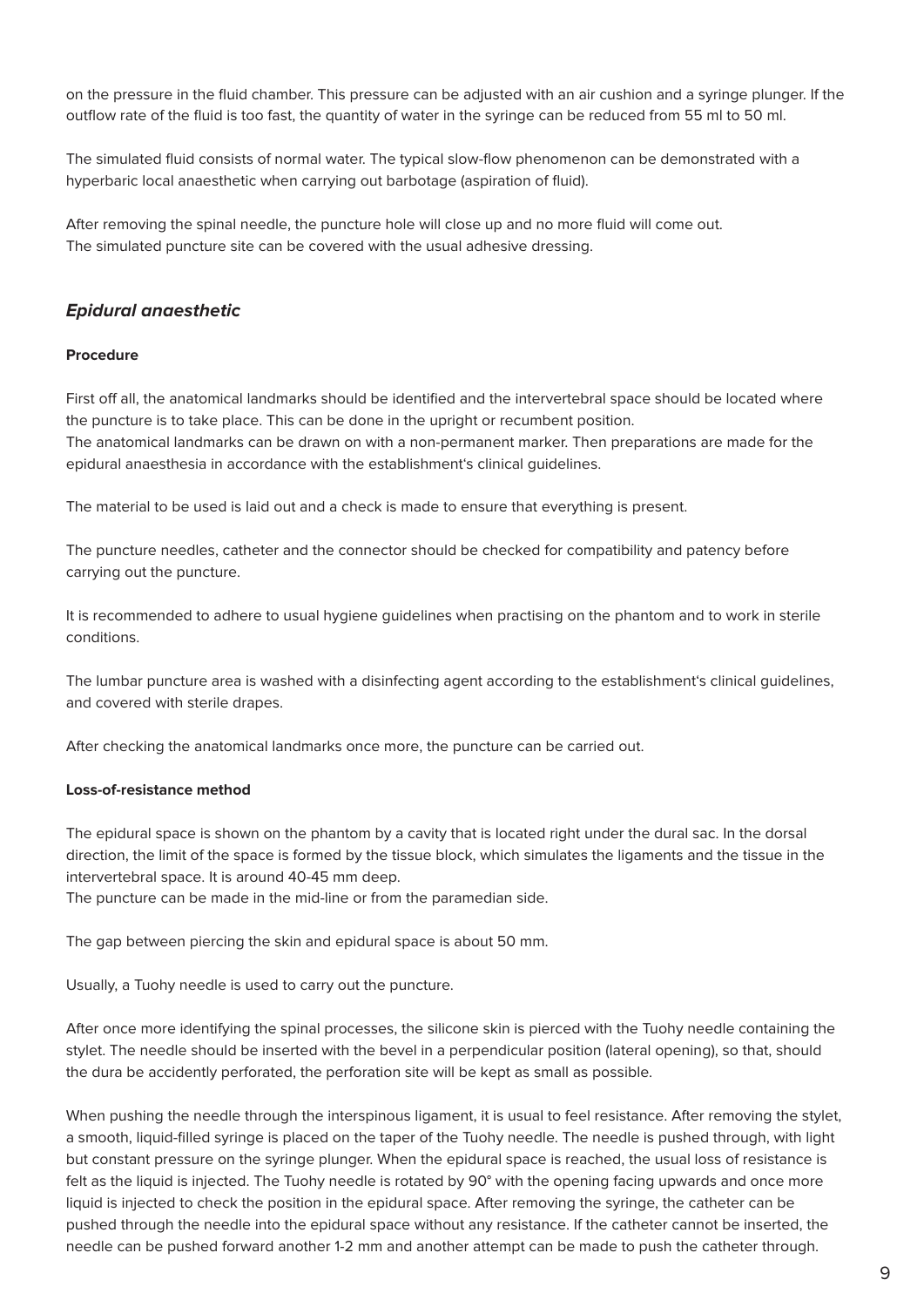If the puncture is made too close to the lower edge of the upper spinal process, it may be difficult to insert the catheter.

If the catheter cannot be pushed through the epidural needle, the catheter should never be withdrawn through the needle in place, because it could accidently snap off. The needle and the catheter must be pulled out together if this happens.

After pushing the catheter in to the desired depth, the needle and the catheter in place can be pulled out, and the catheter can be fixed in position with a plaster, in accordance with the establishment's guidelines.

The tunnelling technique cannot be demonstrated on the phantom.

#### **The hanging-drop technique**

The hanging-drop technique can also be simulated on the phantom. Thanks to the phantom's design, low pressure can be created in the epidural space (see Set-up for the hanging-drop procedure, page 6).

The Tuohy needle is pushed through the skin, subcutis and interspinous ligament, as described above. The stylet is, however, removed just before the epidural space is reached. Now, the most transparent needle hub is filled with liquid so that a hanging-drop forms on the opening. The needle is pushed in further. After reaching the epidural space, the drop is sucked in by the second 100 ml syringe thanks to the manually-created low pressure. The catheter is inserted as described above.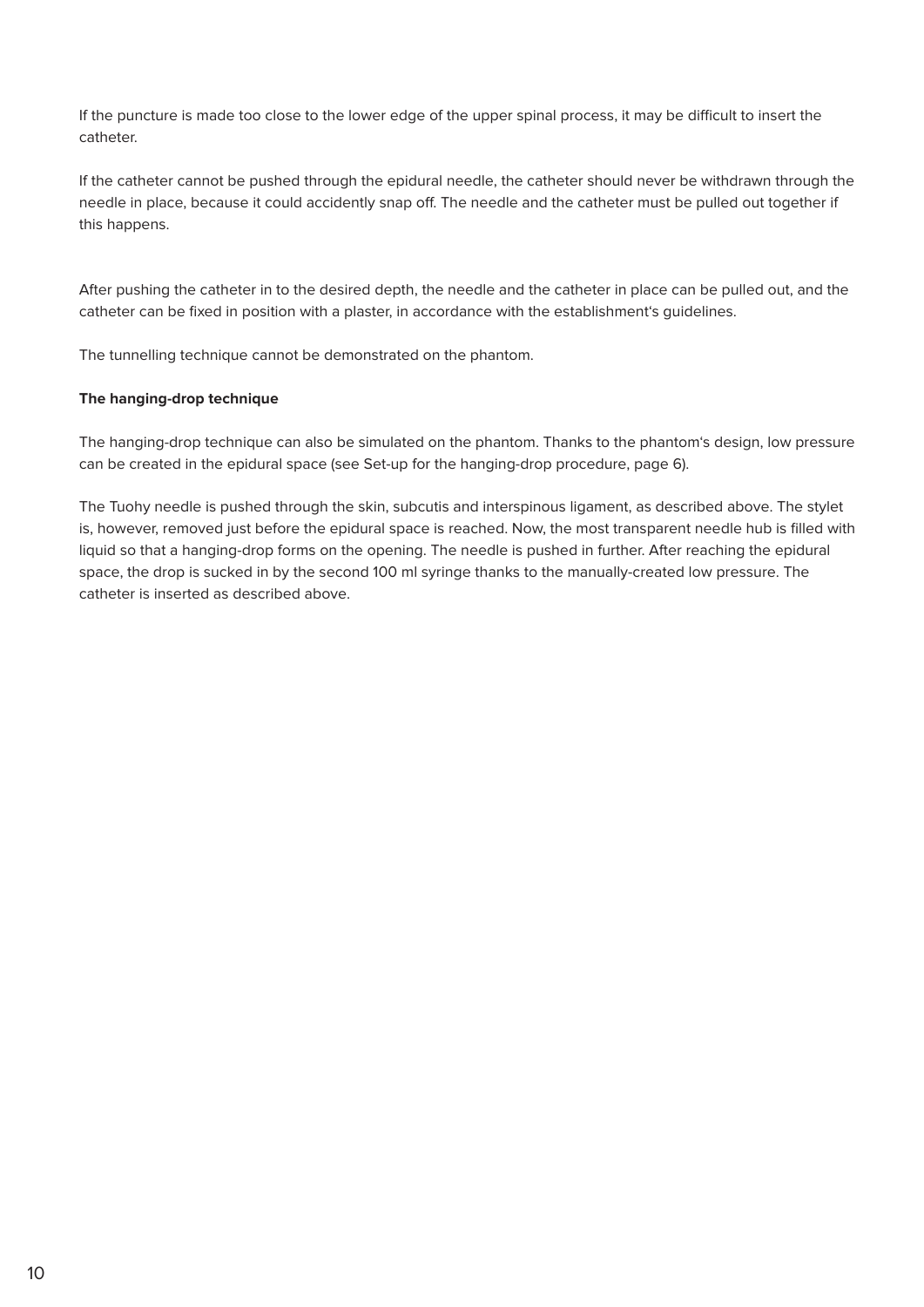# **FAQ**

#### **When carrying out the loss-of-resistance technique, the pressure in the injection drops too soon.**

The LOR insert has exceeded its maximum number of insertions and a replacement must be acquired (1017893).

#### **There is no resistance or noise when the needle is inserted.**

The LOR insert has exceeded its maximum number of insertions and a replacement must be acquired (1017893).

#### **The skin has clear signs of wear or is disintegrating where the needle is frequently inserted.**

The skin has exceeded its maximum number of insertions and a replacement must be acquired (1017892).

#### **The suction cups do not adhere properly.**

The suctions cups must be slightly moistened in this case to produce the highest level of adhesion. Otherwise, they should be placed on a flat surface.

#### **When carrying out the spinal anaesthesia, no fluid comes out of the needle when the spinal chamber is reached.**

The pressure through the clamped syringe has been reduced by too many simulations. The syringe should be refilled, as described in "Start-up and use" and then connected. If this does not produce the desired result, the spinal tube has been pierced too often and has reached its maximum number of insertions. A replacement must be acquired (1017893).

#### **Water is flowing out of the water collection container.**

The water collection container must be emptied and put back on.

#### **The skin does not fit snugly on the base body.**

In this case, the press studs should be checked to make sure that they have actually been clicked into place.

#### **When carrying out the hanging-drop simulation, the drop is not sucked in when the correct insertion depth is reached.**

Please make sure that everything has been correctly put in and the LOR insert has been properly pressed into the base body.

#### **May I spray coloured disinfectant agent on to the skin?**

Yes, the disinfectant agent can be easily washed off with water.

#### **Can gauze plasters be used to stick the catheter to the simulator?**

Yes, any adhesive residue can be washed off the skin.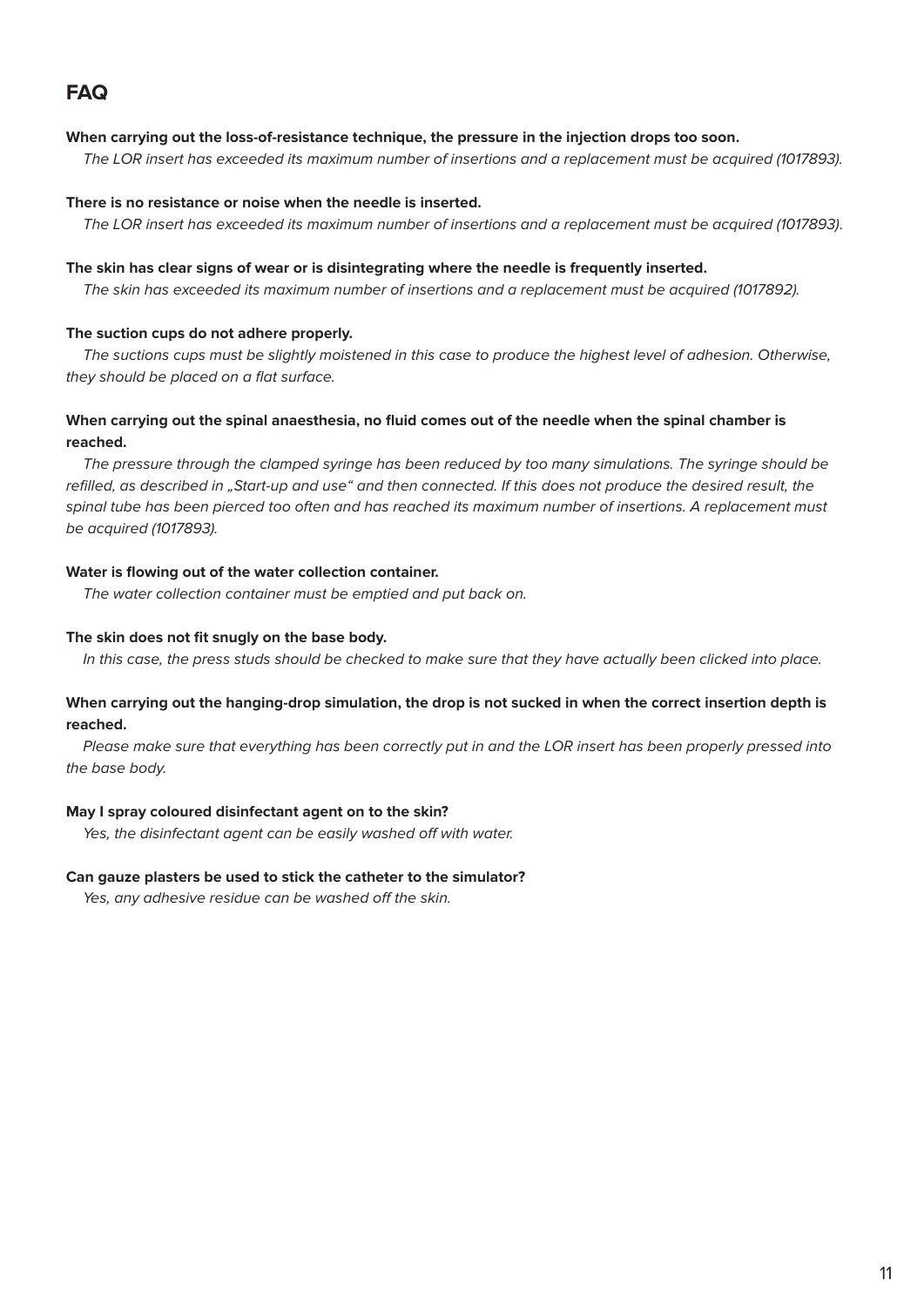### **Maintenance and care**

After using the epidural and spinal injection trainer, all removable parts should be taken off. The water collection container should be emptied. Then all components that came into contact with water should be dried with a towel. When the simulator is dry, it can be assembled and tidied away.

### **Replacement parts list**

|         | <b>Order number</b> Replacement part                       |
|---------|------------------------------------------------------------|
| 1017892 | Replacement skin                                           |
| 1017893 | Replacement LOR insert (2 LOR inserts with 2 spinal tubes) |

## **Technical data**

**Dimensions:** Simulator (H x W x D) 45 x 35 x 24 cm **Weight:** Approx. 3 kg

#### **Operating conditions:**

Operating temperature: -10°C to +40°C Storage temperature: -20°C to +60°C

The plastics used meet the requirements of the DIN EN 71-3/9 Toy Safety Directive